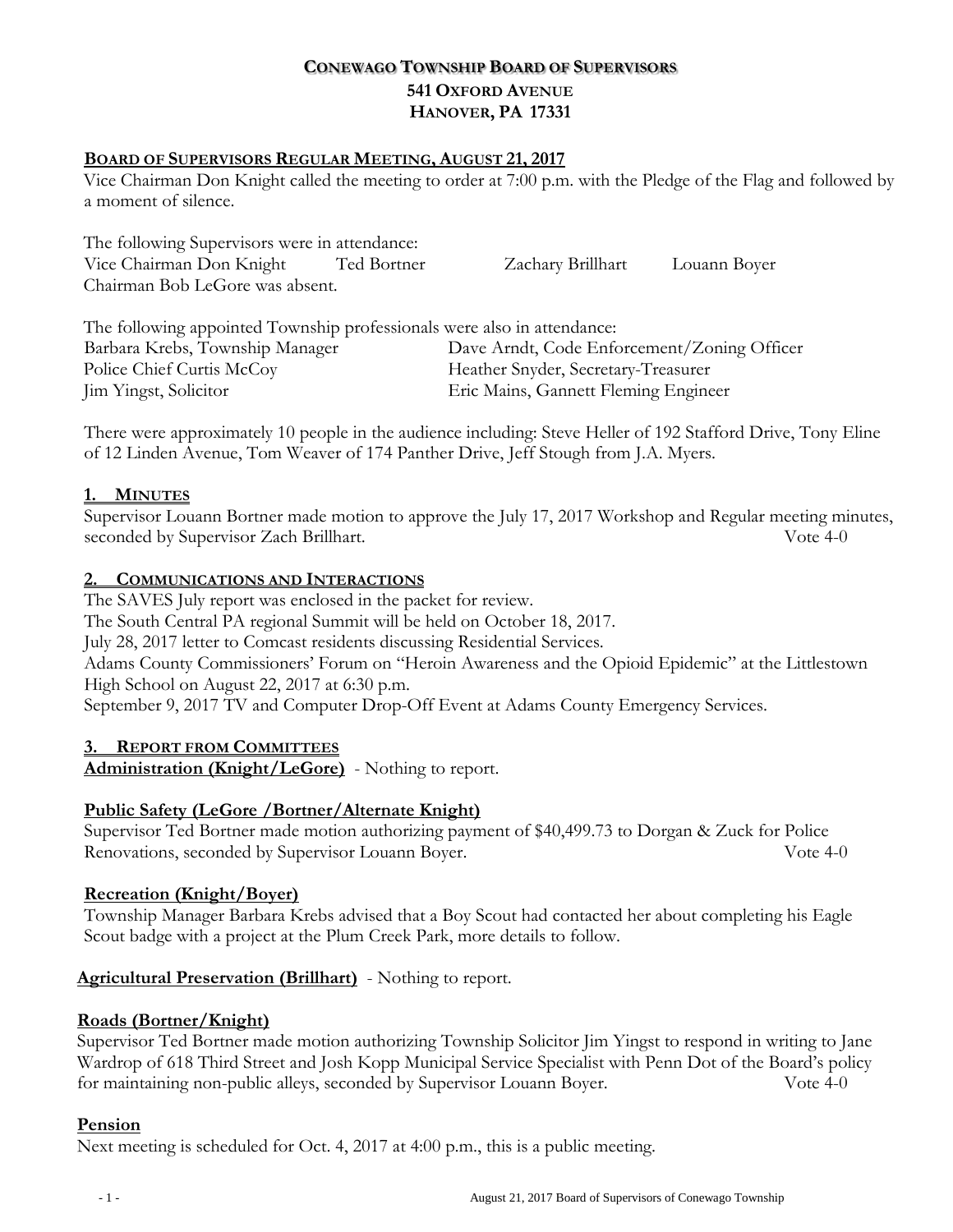### **Planning Commission (Brillhart)**

Supervisor Zach Brillhart met with Zoning/Code Enforcement Officer Dave Arndt to review the Comprehensive Plan.

### **Stormwater (Knight/Brillhart)**

A public hearing on Pollution Reduction plan was held on July 26 at 6 p.m. at the Brushtown Athletic Club. Comments can be submitted till August 28, 2017.

Supervisor Zach Brillhart made motion authorizing the 2<sup>nd</sup> Stormwater billing for 2017 to be processed and mailed, seconded by Supervisor Ted Bortner. Vote 4-0

Supervisor Zach Brillhart made motion authorizing signature of the National Pollutant Discharge Elimination System (NPDES) Stormwater Discharges from Small Municipal Separate Storm Sewer Systems Stormwater Management Internal review Ordinance checklist, seconded by Supervisor Ted Bortner.

Vote 4-0

#### **4. REPORT FROM SECRETARY-TREASURER**

Supervisor Ted Bortner made motion to approve the Secretary/Treasurer's Report, seconded by Supervisor Louann Boyer. Vote 4-0

Supervisor Ted Bortner made motion to approve payment of the prepaid bills and all invoices noted on the Report for August 18, 2017, seconded by Supervisor Louann Boyer. Vote 4-0

#### **5. PUBLIC COMMENT**

Nothing to report.

#### **6. REPORTS FROM SUPERVISORS**

Supervisor Ted Bortner had nothing to report.

Supervisor Louann Boyer had nothing to report.

Supervisor Zach Brillhart had nothing to report.

Chairman Bob LeGore had nothing to report.

#### **7. REPORTS FROM DEPARTMENTS**

#### **Police**

Police Report for July was prepared in the packet.

Chief Curtis McCoy advised the building renovation is in process.

August newsletter was sent out.

Supervisor Ted Bortner made motion to approve Resolution 2017-Q Disposition of Police Records, seconded by Supervisor Zach Brillhart. Vote 4-0

#### **Township Solicitor Yingst**

Solicitor Jim Yingst advised he worked on contract review and legal issues, Stormwater Management Agreement, Property Maintenance Code violations. Many properties are in violation and suggested have a clear definition of rubbish and garbage.

#### **Township Manager**

Township Manager Barbara Krebs gave a review of her staff report.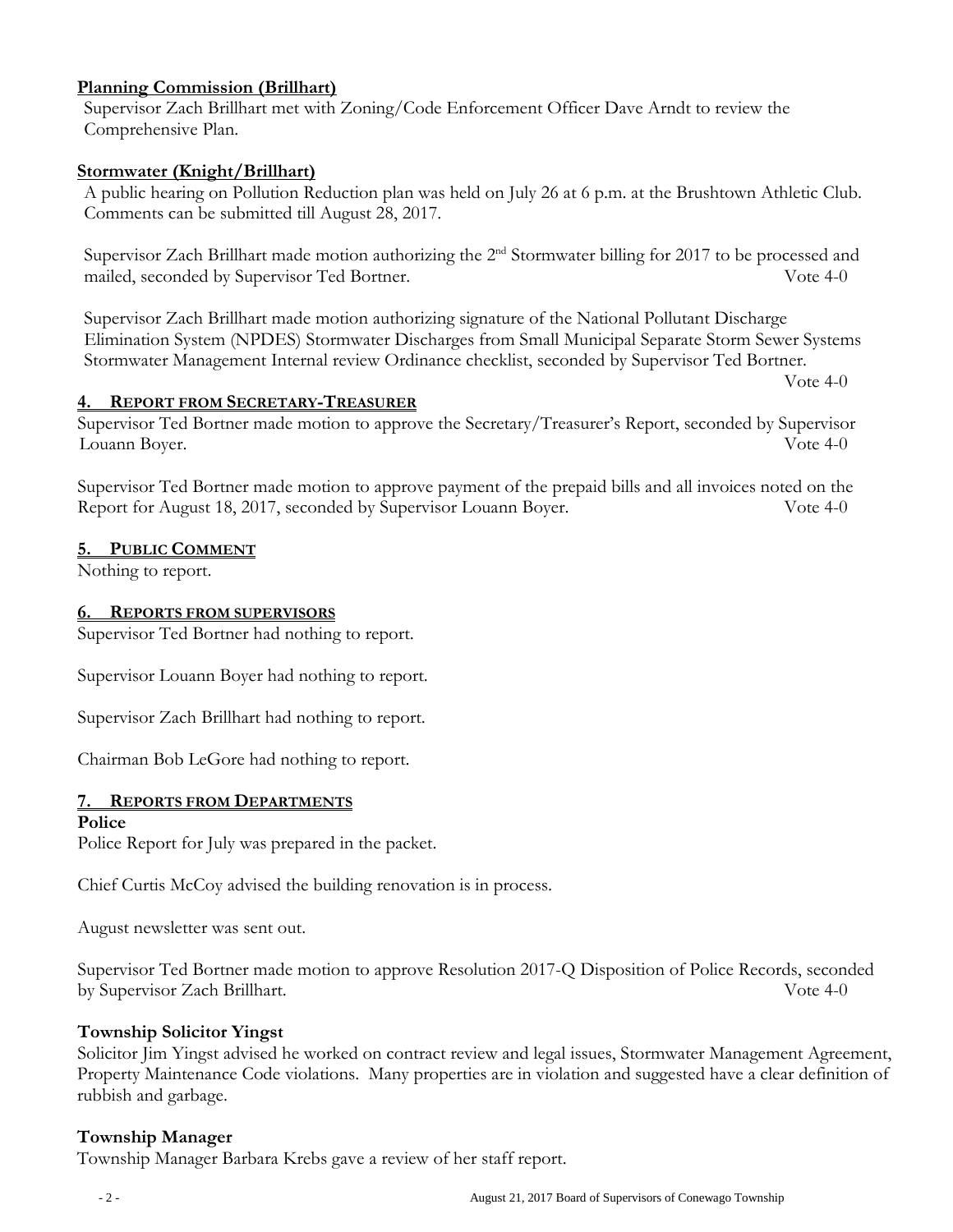Supervisor Ted Bortner made motion approving Resolution 2017-R Police MMO, seconded by Supervisor Zach Brillhart. Supervisor Louann Boyer abstained from the vote. Vote 3-0

Supervisor Louann Boyer made motion approving Resolution 2017-S Non-Uniformed Defined Contribution, seconded by Supervisor Ted Bortner. Vote 4-0

# **Township Engineer (Michael Mehaffey, Gannett Flemming, Inc.)**

Engineer Michael Mehaffey gave a review of the Engineer Report for August 2017.

Stormwater PRP deadline for written comment is August 28, 2017.

Supervisor Louann Boyer made motion to approve Resolution 2017-O Street Dedication for Chapel View Development, seconded by Supervisor Ted Bortner. Discussion: Punch list is completed. Vote 4-0

Supervisor Ted Bortner made motion to approve the Stormwater Management Maintenance Agreement for Chapel View, seconded by Supervisor Zach Brillhart. Vote 4-0

# **8. CODE ENFORCEMENT**

The activity summary from Zoning/Code Enforcement Officer Dave Arndt dated July 12, 2017 – August 12, 2017 and current flow charts were enclosed in the packet for review.

Solicitor Jim Yingst and Zoning/Code Enforcement Officer Dave Arndt both agreed the current flow charts are on track to the day.

# **9. SUBDIVISION/LAND DEVELOPMENT**

The Subdivision and Land Development Status Report for August 16, 2017 was enclosed for review.

Planning Commission minutes dated August 3, 2017 were enclosed for review.

# **J.A. Myers Homes, Inc. – 170 Ram Drive, LDP. –**

Supervisor Zach Brillhart made motion to approve the Stormwater Management Maintenance Agreement, seconded by Supervisor Ted Bortner. Vote 4-0

# **Trone Rental Properties – Revised Preliminary/Final Land Development Plan for Wetzel Drive –**

Supervisor Zach Brillhart made motion to approve the Preliminary/Final LDP & Resolution 2017-T recommended by the Planning Commission, seconded by Supervisor Ted Bortner. Discussion: Handicap ramps to be noted on the plan. Vote 4-0

# **Precision Cut Industries – Preliminary/Final Land Development Plan for 60 and 84 Ram Drive -**

Supervisor Ted Bortner made motion to table to the September's Board meeting a waiver request for relief from Section 135- 130A. Access drives/number per lot, if the applicant provides the Township with a document stating the owner of S. Jefferson Street's approval, recommended by the PC if document was received, seconded by Supervisor Ted Bortner. Discussion: Hanover Borough Finance Committee meeting will be reviewing this at their next meeting. The Board would like to wait on review by the Hanover Borough since this property is owned by the Borough. Vote 4-0

Supervisor Ted Bortner made motion to table the plan until the September Board of Supervisor's meeting, seconded by Supervisor Zach Brillhart. Vote 4-0

**J.A. Myers, Inc. – Linden Commons – Preliminary/Final LDP – Corner of Linden and Maple Avenue** – Supervisor Zach Brillhart made motion to approve the waiver request to accept the plan submitted as a Preliminary/Final LDP, recommended by the Planning Commission, seconded by Supervisor Ted Bortner.

Vote 4-0